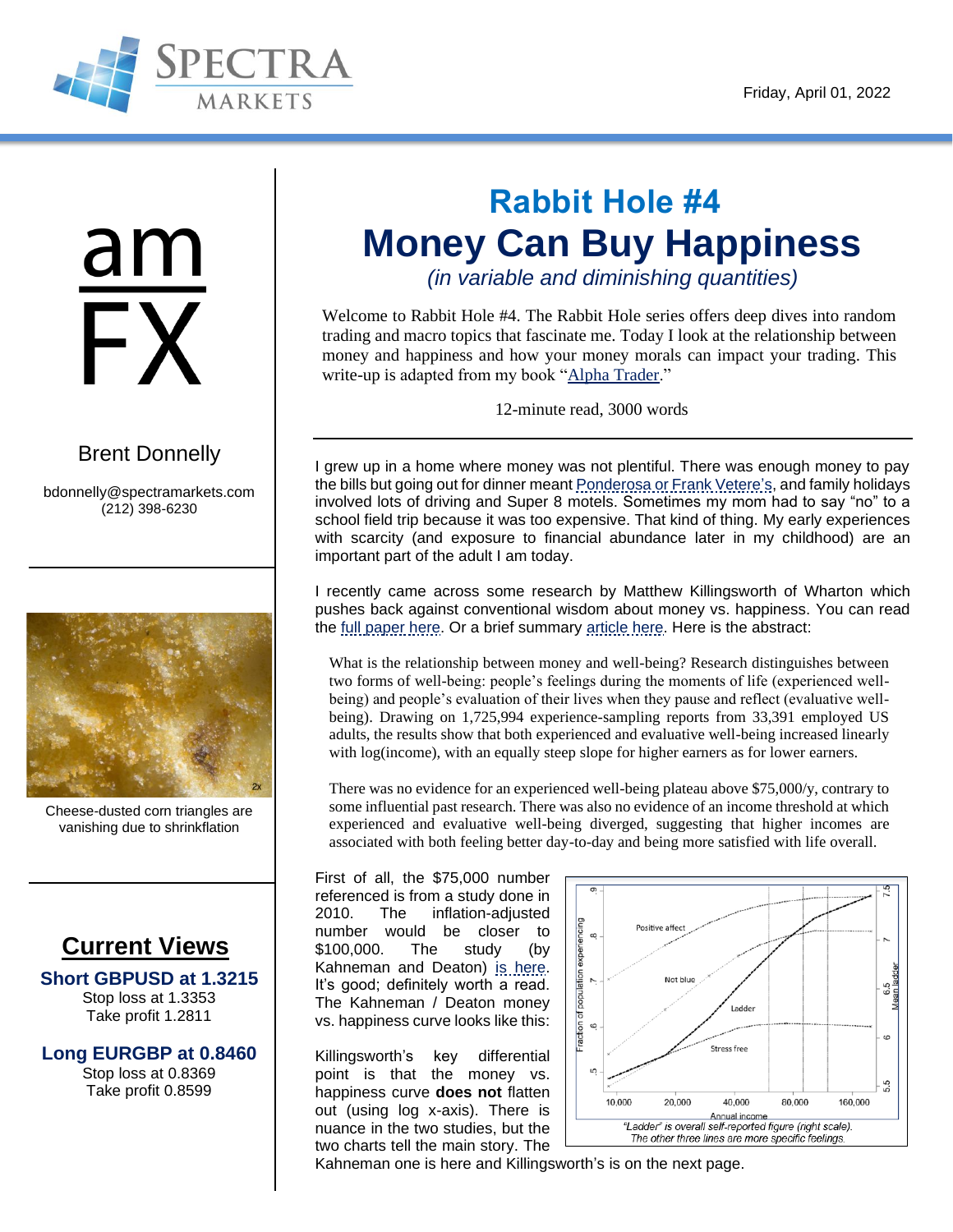



*Mean levels of experienced well-being (real-time feeling reports on a good–bad continuum) and evaluative well-being (overall life satisfaction) for each income band. Income axis is log transformed. Figure includes only data from people who completed both measures.*

Note that both charts use log for the x-axis; increased income has a diminishing impact on happiness. This is all superficially interesting and maybe it's useful to know the aggregate or average relationship between money and happiness within a country or society. On the other hand, I think this is a bit like when you put one foot in a freezing cold bucket of water and one foot in a boiling hot bucket of water and take the average. Sometimes averages don't mean much.

The only thing that matters to me or to you is the shape of our personal money/happiness curve in isolation. The shape and slope of an individual's money/happiness curve is determined by many factors including the person's ambition, values, and morality, plus their cost of living, social status, number of children, and so on. The aggregate curves don't matter much or mean much at all

I have always been interested in the empirical relationship between money and happiness because I think it's a topic that is underexamined in a world where we are pathologically driven towards overconsumption by various societal forces. With advertising, societal norms, social media, consumer culture, and even friends and family often pushing us to "succeed" in ways measured on a financial scoreboard, it's important for each individual to understand the shape of their own money/happiness curve and pursue what they want, not what society says they want.

North American society in the 1980s was blatantly materialistic and few asked "how much is enough?"



Restraint and anti-consumerism are more in the zeitgeist now as the world is less materialistic than it was back when I was growing up. The 80s were a time when debaucherous, over-the-top hair bands like RATT and Mötley Crüe were Top 10 radio, Gordon Gekko was an idol, and bumper stickers



and front plates like this one were displayed unironically.

A tactic that can help you survive the still-relentless onslaught of advertising and its worrisome ability to plant pointless desires in your subconscious mind, is to spend time thinking about the shape of your personal money/happiness curve. This will help you stay off the hedonic treadmill that makes us instinctively strive for more and more money.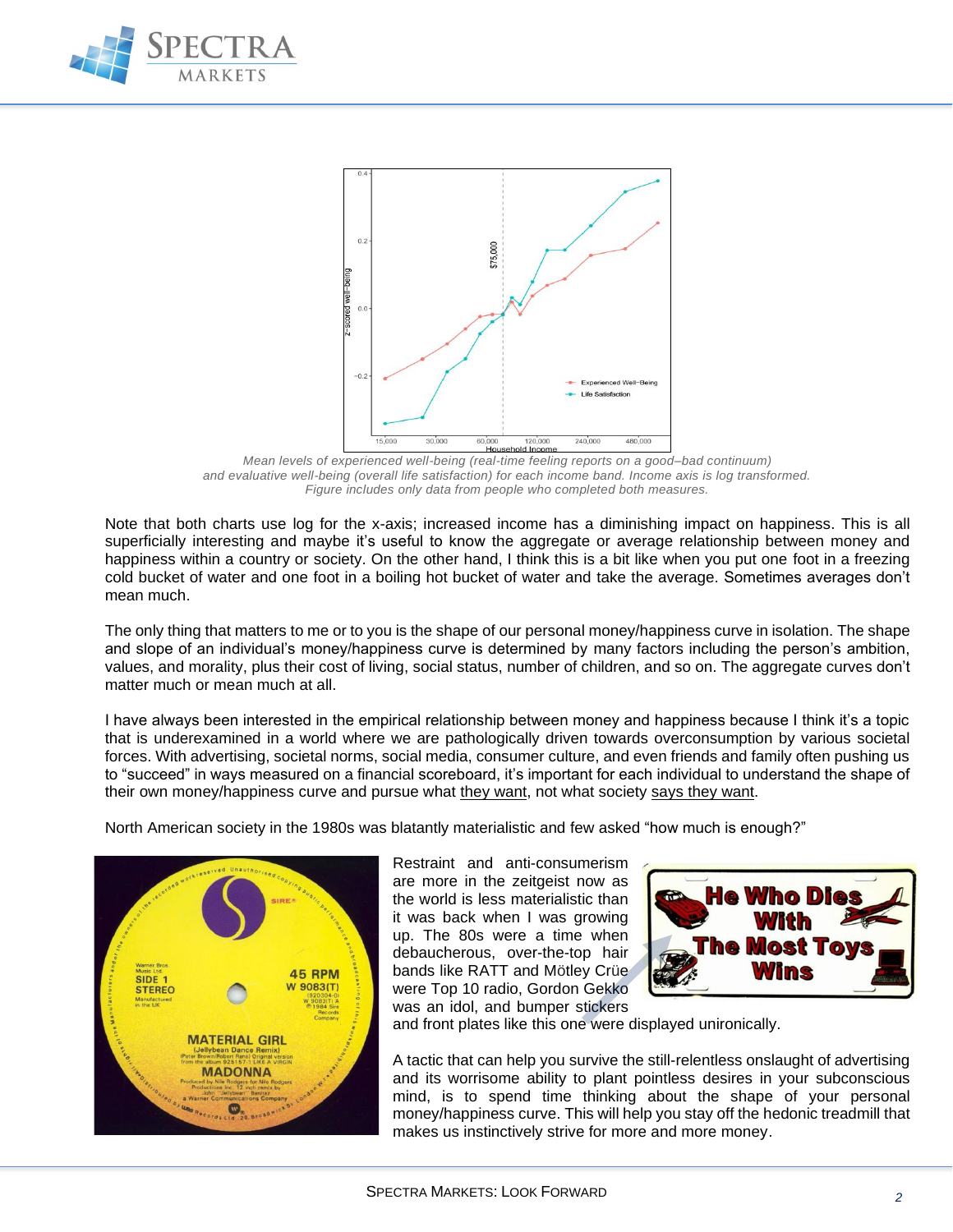

From Wikipedia:

The hedonic treadmill, also known as hedonic adaptation, is the observed tendency of [humans](https://en.wikipedia.org/wiki/Human) to quickly return to a relatively stable level of [happiness](https://en.wikipedia.org/wiki/Happiness) despite major positive or negative events or life changes. According to this theory, as a person makes more money, expectations and desires rise in tandem, which results in no permanent gain in happiness. Brickman and [Campbell](https://en.wikipedia.org/wiki/Donald_T._Campbell) coined the term in their essay "Hedonic Relativism and Planning the Good Society" (1971). The hedonic treadmill viewpoint suggests that wealth does not increase the level of happiness. Subjective well-being might be largely determined by genetics; that is, happiness may be a heritable trait

#### **How money has shaped my life**

I grew up in a lower middle-class family, in the second house from the top in this row of five attached houses.



*Photo circa 1980-something, courtesy of the Donnelly Archives*

We had enough money to live normally and not worry about cash but when there was a school trip to Europe or whatever… No chance. There was no extra money, just the necessary amount.

Meanwhile, my godparents successfully created and sold an advertising agency and retired when they were 40 years old. They had one child, and to keep her company (she was my age), they used to take me on their two-week-long trips to the Caribbean every March. While flying to the Caribbean in 2022 is a mainstream, middle-class activity for many, it was the height of luxury in the 1980s. Average families weren't whipping off to the DR back then<sup>1</sup>. I got to see a whole different world of opportunity and awesomeness. "I want that!" I thought.

*A fridge with a button you can press to get water!??! I want that! A basketball hoop and net, right on your driveway? I want that!*

<sup>1</sup> Dominican Republic tourist arrivals today are around twenty times what they were in the early 1980s.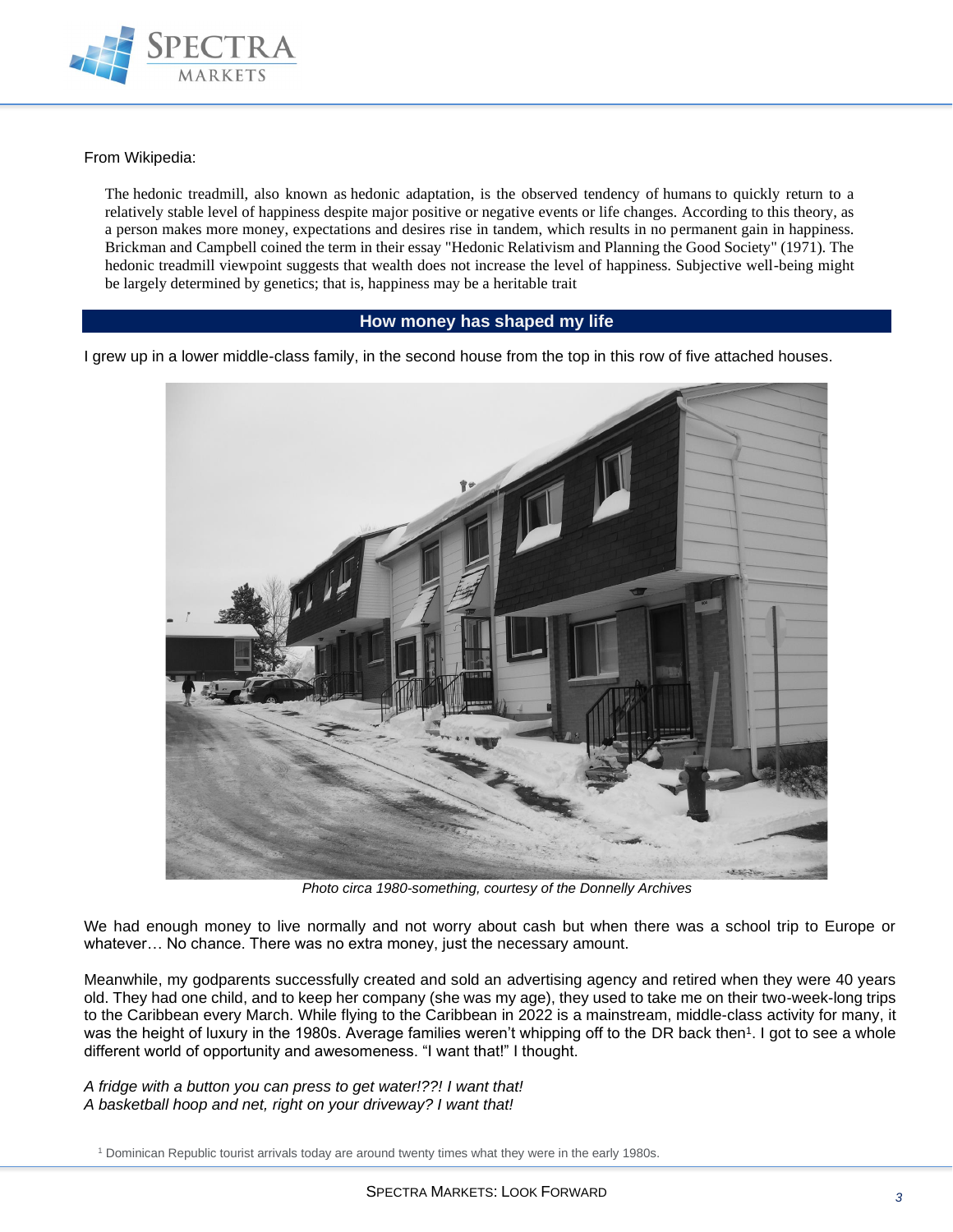

The goal was to get out of suburban Ottawa and into something exciting and new and that had a huge influence on me as I viewed money as a key that could unlock freedom and novelty. The dream of big Wall Street money kept the fire in my belly all through high school and university. My high school years were the days of Gordon Gekko and *Wall Street* (the movie) and after I read Liar's Poker cover-to-cover at age 15, I knew what I wanted to do. My one and only goal was to become a trader on Wall Street<sup>2</sup>.

I had a crystal-clear and laser-focused motivation: money. That singular focus was good.

However, as I matured *[cough cough]* and built a decent life for myself and my family, money became less important. There is a minimum level everyone must reach before they can stop worrying about money. Above that amount, the correlation between money and happiness drops off. For most people, it flatlines at some point. For me, that point is not all that far up the y-axis.

The key question to answer clearly and honestly is: **What does your money/happiness curve look like?** Is it curved or linear? Does it flatline somewhere? If so, where?<sup>3</sup>

The naïve and single-minded pursuit of a high-paying job when I was young made my life pretty simple. I had one clear goal and all I had to do was work towards it. The weird thing about dreams though, is that once you achieve them, there is a hole where that dream used to be. For many, including me, achieving a dream can produce a fleeting sense of elation followed by a deeper existential vertigo as the thing that was pushing you forward all those years slips away into the void. All that's left is a feeling of: *now what?*

By the time I hit my 30s, I had a good sense of my money/happiness curve, and I could see that it got flat, fast. I realized that any increase in money would not give me much new freedom or happiness and I hit a bit of an existential wall. My motivation was no longer clear or obvious. I still sometimes have tricky thoughts about what I'm doing here still trading at age 49 when there are so many other interesting things to do out there in the world. My early-life focus on money meant I needed to find new reasons to trade as I got older.

After looking inward and thinking about things for a few years, I grew into a new set of motivations.

- 1. I love trading. I enjoy going to work every day. Going into an office where I enjoy what I do, I like the people I work with, and I respect the management I report to, have been the most important drivers of my professional happiness over the years. The constantly evolving macro picture and the ever-changing market regimes and nearly impossibly complicated process of trying to solve the market is enjoyable. If you enjoy coming into work each day, the money doesn't matter as much. **No job is fun all the time, but if trading isn't fun most of the time, you're not doing it right.**
- 2. I want to publish my writing. One of my favorite things to do is write about finance and markets. Working at a credible financial institution like Spectra and writing AM/FX every day is the best way for me to do that. Again, intellectual stimulation before money.
- 3. I want to maintain my current level of financial success but do not particularly aspire to anything more than what I have now, financially. The idea of getting super rich does not make my heart beat faster. I plan to be thankful and keep doing what I do until the day they tap me on the shoulder or the day I don't love it anymore. Until then, I am grateful for the job I have, and I don't need to dream of making 10X what I'm making now. I know that will not make me happier.

**Don't be one of those people that just always wants more.** That will put you on the hedonic treadmill, running towards a meaningless goal that is forever out of reach. Be thoughtful about what kind of money you need to do what you want to do and aim there. Don't keep moving the goalposts. More money is not always the answer. In fact, more money is often *not* the answer, unless you are struggling to pay rent or cannot afford to pursue specific, costly passions like travel or owning a boat.

#### Now, let's bring this all back to trading.

<sup>&</sup>lt;sup>2</sup> Not exactly true as I wanted most to be a major league infielder. But that was more of a dream than a real goal. I didn't work hard enough or lift weights or do the things necessary to become a professional baseball player. On the other hand, I did do everything possible to become a trader. I still remember a Lehman Brothers recruitment brochure from 1993 that featured this Q&A with a senior trader: "Q: Why did you decide to work at Lehman Brothers? A: Because I wasn't good enough to play for the New York Yankees."

<sup>&</sup>lt;sup>3</sup> Some people also have hump-shaped money/happiness curves.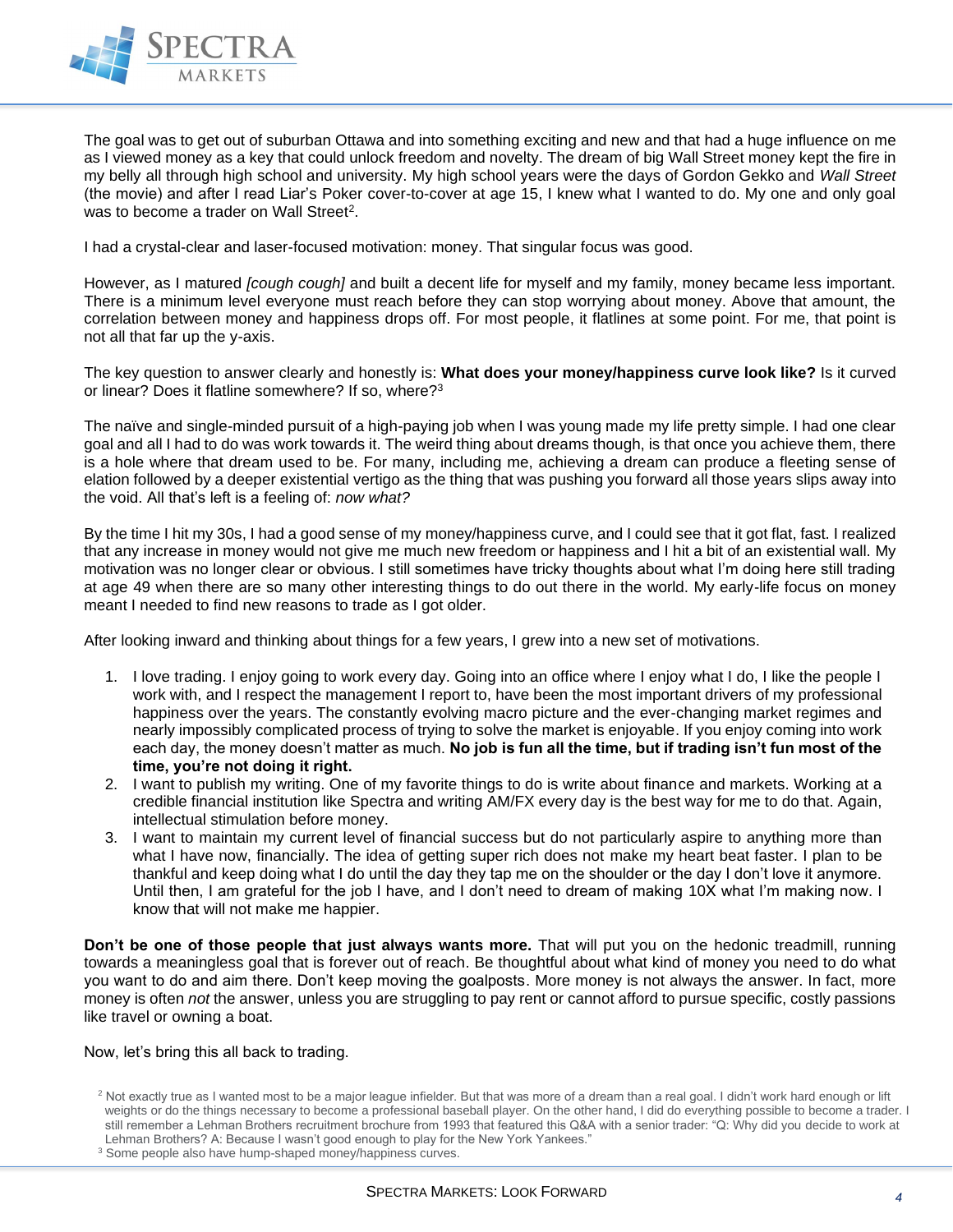

#### **Ill-gotten gains? How money morals matter in trading**

*I just found a million dollars that someone forgot It's days like this that push me o'er the brink*

Guns 'n Roses, Pretty Tied Up, 1991

So far, this piece is about the broader question of money vs. happiness. Now, let's connect the dots to trading.

Think about your history (childhood and young adult years especially) and how it might influence your trading performance. For example: if your dad was an electrician and your mom was an entrepreneur… Your subconscious might have trouble with the idea that in trading you magically pull money out of thin air without any traditional hard work and without producing or creating anything<sup>4</sup>. You might find your subconscious repeatedly sabotages you in an effort to divest what it perceives as ill-gotten gains.

Many traders from blue-collar families struggle with this when they first find success. It is a strange and sometimes surreal feeling to generate huge income without producing anything. Trading is not the only job where this is the case, but the sometimes sudden and gigantic income streams from trading make it different from most other professions.

Believe it or not, there is more to life than trading. Think about the long game and your entire career. While it is fun to trade all night and live a fast and exciting life, you cannot do that forever. Trading on its own does not offer a path to happiness, no matter how much money you rake in. Financial freedom is one facet of happiness. Most research shows true happiness comes from: Health, relationships, family, friends, and a feeling of purpose.



While it might feel like your P&L ups and down are a matter of life and death—they are not. Traders spend way too much time thinking about P&L and money and all the things it might mean to them. Focus on trading when you are at work and focus on relationships and activities you love when you are not.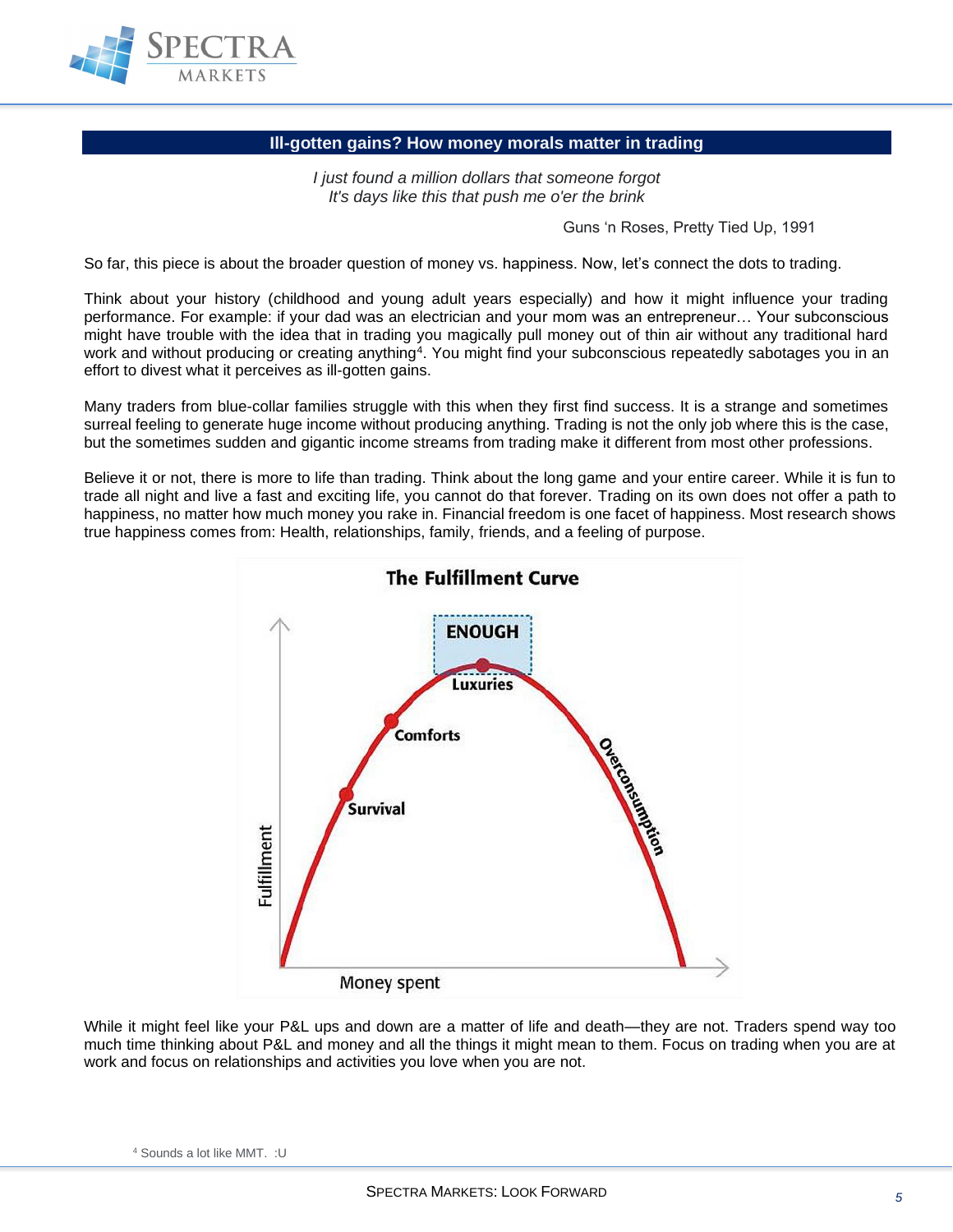

A life of trading is a life full of hills and valleys. Every time you lose more money than you ever have before, it hurts. Right in the gut. And every time you make a new "best day" or hit your lifetime high water mark, there is a giddy sensation that is hard to regulate. If you are a good trader, you will trade with more and more capital and bigger positions as the years go by and therefore by definition your biggest up and down days will get bigger and bigger over time.

Some traders (including me until about 6 or 7 years ago) are afraid to feel happy after a great day or a great trade because they don't want to jinx themselves. This creates an asymmetry where you feel bad after the bad days, but you don't give yourself permission to feel good after good days. Over the years, this can be incredibly draining because you only let yourself feel the bad emotions.

If you have a good day, feel good about it. Be happy. Go celebrate. Order the Château d'Yquem. But don't celebrate until you have taken profit! Celebrating while in a winning position is a recipe for disaster. Take profit, then go be happy.

As time goes on, you should be able to figure out how to manage your emotions so that while your P&L is making higher highs, your emotions become less volatile. You recognize after a while that no matter how bad the day, or how bad the loss, you don't die. It might feel like you are going to die, but you don't. The only way to learn this is to experience mindnumbing losses. As my boss once told me after a particularly bad day of trading: You don't learn anything when you win. Every loss is a lesson.

Always remember.... Hills and valleys. Hills and valleys. Don't let yourself get too high or too low. Regardless of your P&L, the sun will still rise tomorrow, your kids will still love you and even in the most extreme situation where you end up losing your job as a trader, life STILL goes on.

At the end of the day… It's only money.

### good luck ⇅ be nimble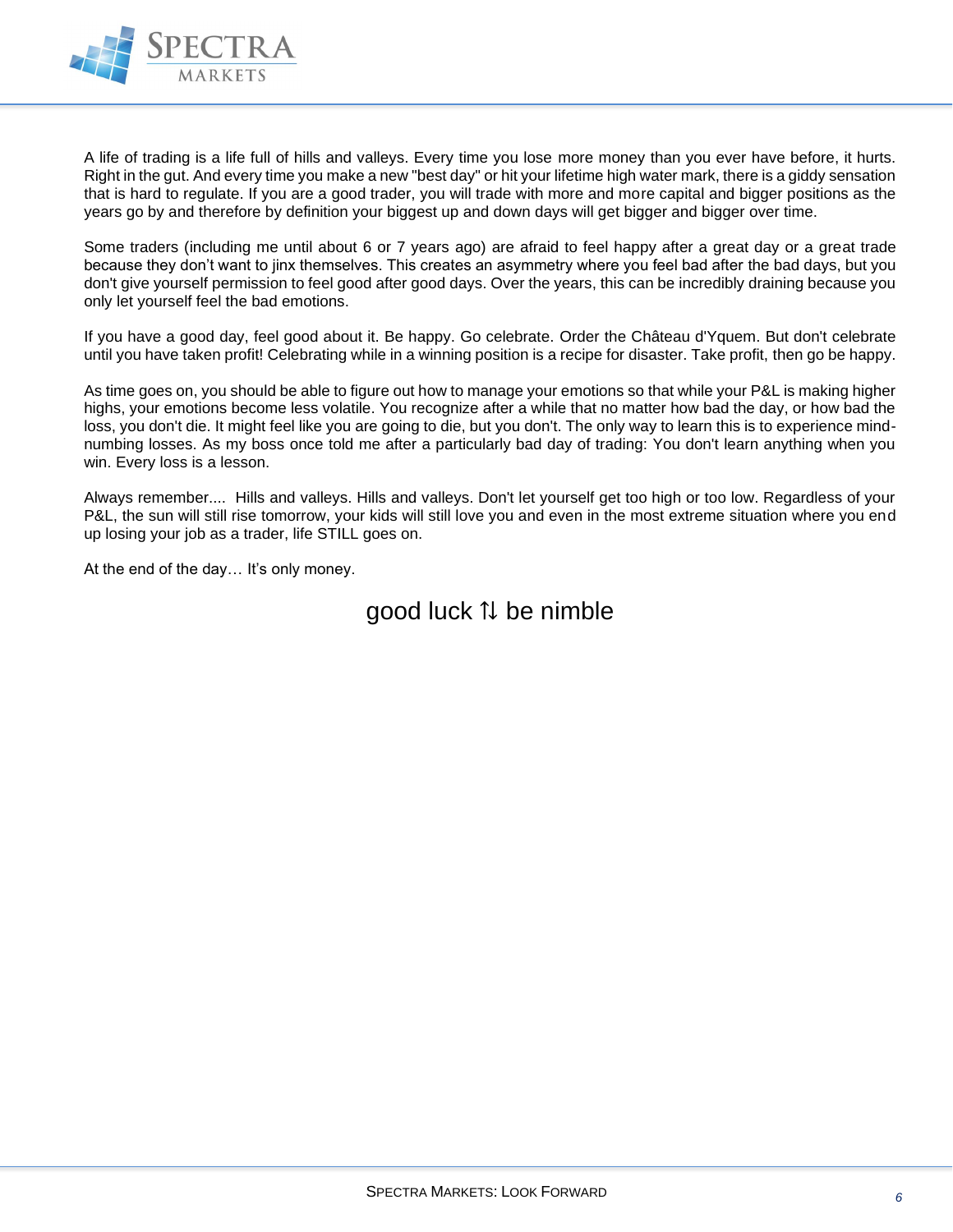



Average weight of a Dorito: 0.08 ounces Old Dorito bag size: 9.75 ounces New Dorito bag size (same price): 9.25 ounces

### **Cheese-dusted corn triangles lost to shrinkflation: 5**

<https://www.newsweek.com/not-your-imagination-doritos-bag-has-5-fewer-chips-due-shrinkflation-1689450>